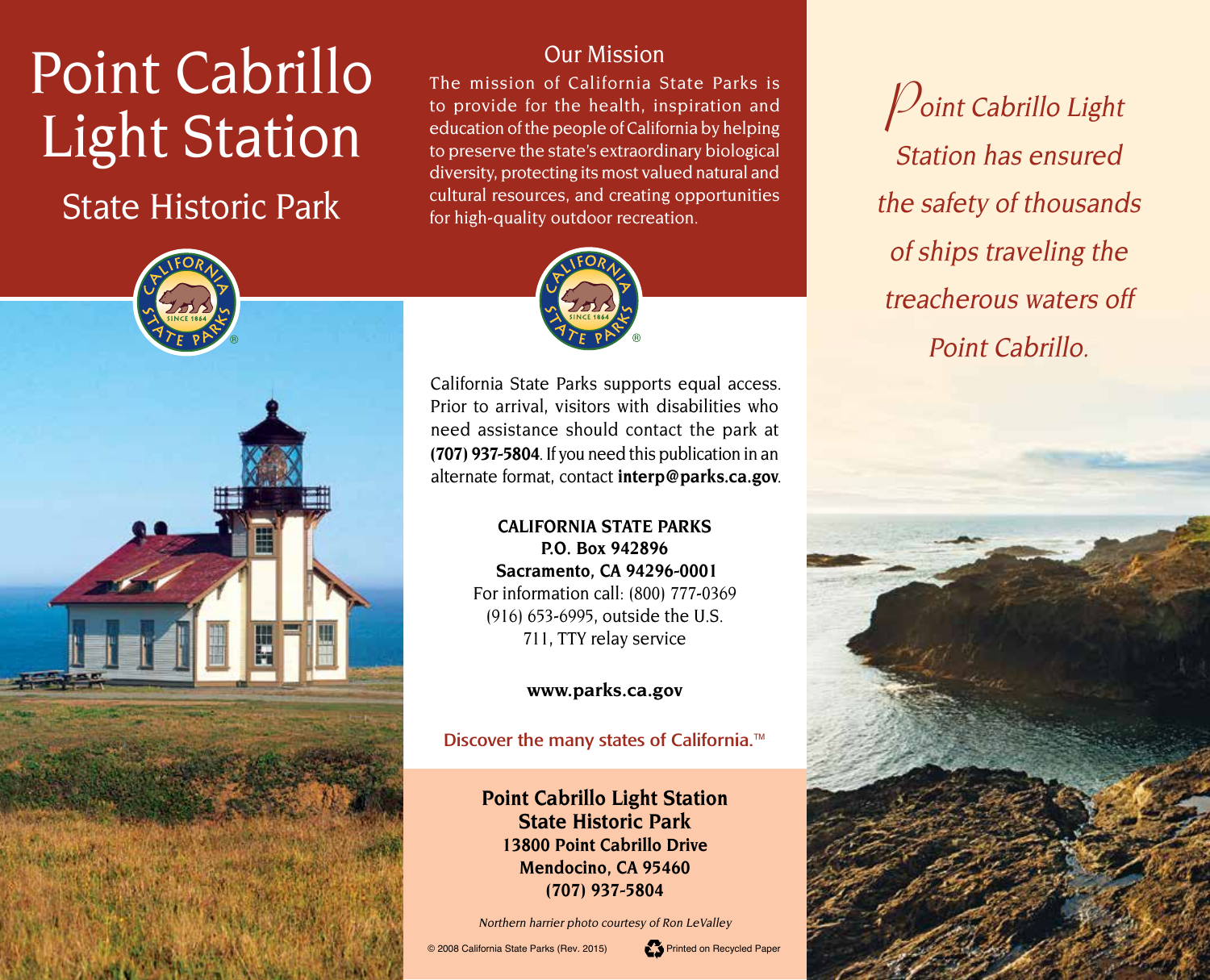**P oint Cabrillo Light Station State Historic Park** is a living link to California's history, featuring a beautifully rehabilitated 1909 lighthouse and 11 other structures, including three lightkeepers' homes. In a nearby cove rest the remains of the Frolic, the most important Gold Rushera shipwreck in California.

Located four miles north of Mendocino, the park's 296.5 acres of

open space include an impressive variety of wildlife and hiking trails.

#### **PARK HISTORY**

#### **Native People**

For thousands of years, the resource-rich waters and headlands around Point Cabrillo were the summer hunting and gathering grounds of the Pomo people. The Pomo moved here from their inland encampments in early summer to harvest abalone, mussels, seals and sea lions, deer, kelp, and salt. These foods were carried to their permanent villages and stored for the winter.

In the late 1850s, settlers and lumbermen began using the lands for grazing and harvesting timber for railroad ties. As the influx of settlers increased, the Pomo way of life was forever altered.

Today Pomo descendants occupy parts of their ancestral lands and have revived their language and traditions.



**The Wreck of the Frolic** In 1850, the clipper brig Frolic, on its way to San Francisco with a cargo of Chinese housewares, struck a reef just north of Point Cabrillo. After securing the wrecked ship in

what is now Frolic Cove, the captain and some crew took longboats to carry word of the wreck south to Fort Ross. In 1851, Henry Meiggs, a San Francisco businessman, sent Jerome Ford north in hopes of salvaging cargo. By then, the ship had sunk, but not before the Pomo had removed Chinese ginger jars, bolts of silk, camphor, lacquered trunks, housewares, and other items. Ford found Pomo women wearing splendid silk shawls, but no cargo was left to salvage.

Ford told his employer about the lack of salvageable cargo, but he noted that there were groves of redwood and Douglas-fir in the area. A year later, Meiggs had sawmill equipment shipped around Cape Horn and erected a mill at Big River. This led to the founding of Mendocino and the beginning of the timber industry in Northern California. Local mills supplied wood to construct the Point Cabrillo Light Station.

#### **The Light Station**

Out to a distance of about 14 miles, the Point Cabrillo Light Station signaled coastside danger to all ships, including small "doghole" schooners that sailed the Pacific waters.

Construction of the Point Cabrillo lighthouse began in 1908 and was completed in early 1909. The Light Station complex, comprising 30.5 acres and 15 structures, was managed by the U.S. Lighthouse Service. The Head Lightkeeper was in charge of the Light Station, overseeing the work of the First Assistant (the Wickie) and the Second Assistant (the Timer). The U.S. Coast Guard (USCG) assumed command of the Point Cabrillo Light Station in 1939 and managed it until 1991.

#### **The Lens**

The third-order Fresnel (fray-nel) lens—the most advanced example of lens technology at the time—was first lit on June 10, 1909, by Wilhelm Baumgartner, the first Head Lightkeeper. One of twelve in the U.S., the British-built lens was manufactured by Chance Brothers and shipped around the Horn. The lens has 90 glass prism pieces; the original lens was rotated by a wind-up clockworks mechanism.

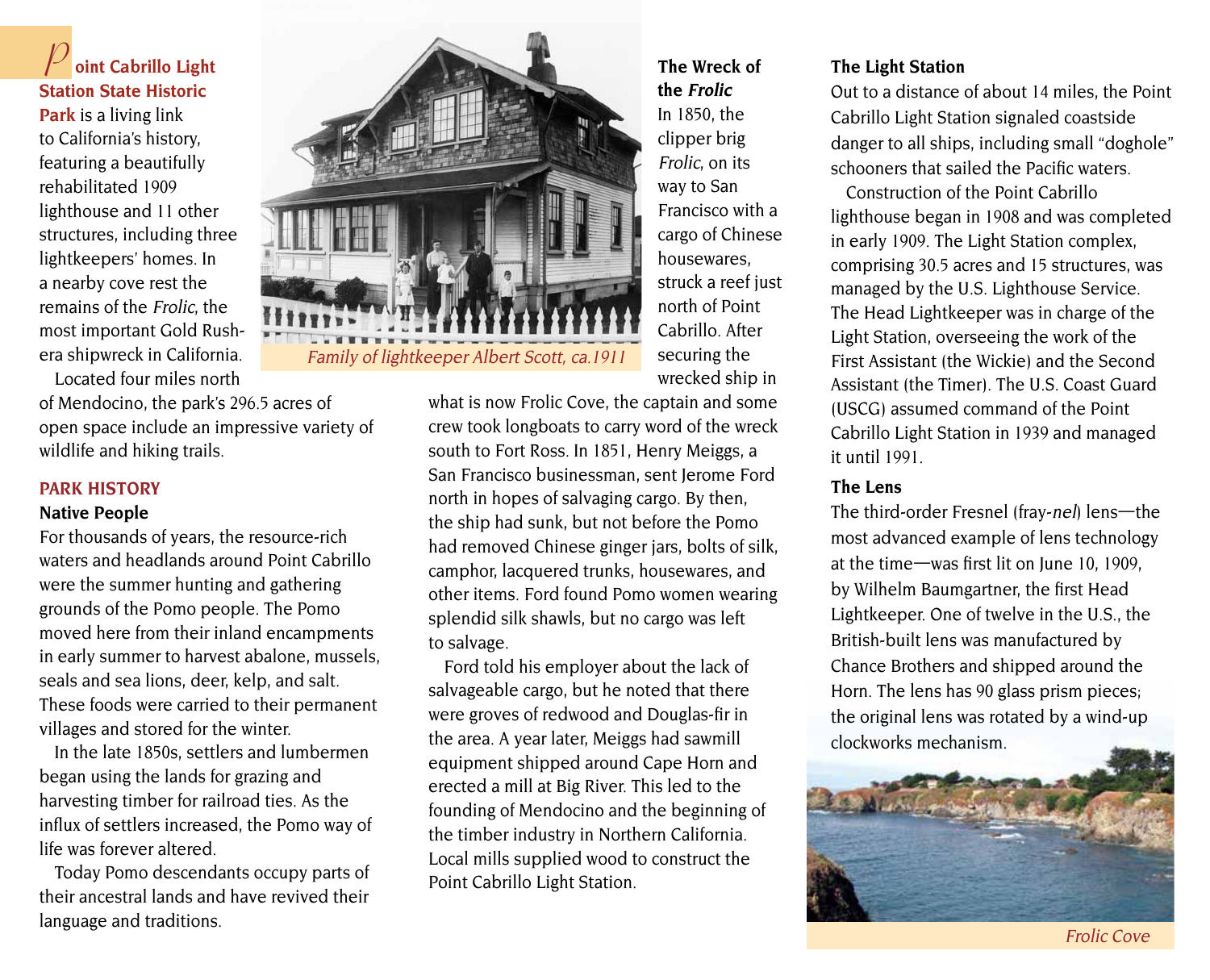The oil lamp and clockworks were replaced by electric lamps and motors in 1934 and 1935, respectively. In 1972 an automated beacon was installed outside the lantern room; the electric lamp of the Fresnel lens inside the lantern room was extinguished, and the lens was shrouded. The United States Coast Guard and volunteers restored the original Fresnel lens and reactivated it as a Federal Aid to Navigation in 1999.

The beam shining through this restored lens—visible from 14 miles at sea on a clear night—is currently provided by a 1,000-watt lamp, operational around the clock.



Volunteer with Fresnel lens today

#### **Rehabilitation and Restoration**

The California Coastal Conservancy supported and funded the acquisition of the property in 1991. The Conservancy provided grants, joined with private donations, to rehabilitate the Lighthouse, its lens, the Blacksmith/Carpenter Shop, and Oil House.

California State Parks acquired the Light Station and surrounding property in 2002. That year, rehabilitation of the lightkeepers' houses and three outbuildings began. Restoration of all structures and the grounds has been overseen by the nonprofit

Point Cabrillo Lightkeepers Association, by agreement with California State Parks.

The Point Cabrillo Restoration Project received the 2007 Governor's Historic Preservation Award and the California Preservation Foundation's Preservation Design Award.

With 12 of its original 15 buildings, Point Cabrillo is one of the most complete light stations in the U.S. Currently, four of its buildings are open to visitors, and the vacation rental buildings are open to registered guests.

#### **NATURAL HISTORY**

The Light Station sits on the second of five coastal terraces that were pushed up from the ocean floor by plate tectonics. Native plants have adapted to high winds, drenching winter rains, foggy summers, and salt spray. Native grasses are evident today, but are usually covered by invasive European grasses. Seasonally, look for more than 50 species of birds, including northern harriers, whitetailed kites, osprey, black oystercatchers, and cormorants. From the bluff tops, visitors may see gray, orca, or humpback whales. Dolphins, seals, sea lions, or a rare blue whale may also be spotted. Northern harrier

#### **EVENTS AND PROGRAMS**

The Light Station hosts an annual Whale Festival in March, four summer Lantern Room tours, and school field trips. Call (707) 937-6122 for details.

## ACCESSIBLE FEATURES

Two parking lots near the Museum and vacation rentals are reserved for cars with disabled placards or plates. The Visitor Center, Lightkeeper's Museum, Blacksmith Shop/Marine Science Aquarium, and the first floors of the vacation rental homes and Lighthouse are accessible.

#### **PLEASE REMEMBER**

**Water safety—**Stay back from the water's edge to avoid large rogue waves and strong currents that can sweep people out to sea.

- All of the park's natural, underwater, and cultural features are protected by state law and may not be disturbed or removed.
- Pets must be kept on a six-foot leash.
- Driving off designated roads is not allowed.
- Bicyclists must stay on trails.
- Fishing is not allowed within the park.

#### **NEARBY STATE PARKS**

- Jug Handle State Natural Reserve 15501 North Highway 1 Caspar 95420 (707) 937-5804
- Russian Gulch State Park 9500 North Highway 1, Mendocino 95460 (707) 937-5804

This park is managed by the Point Cabrillo Lightkeepers Association. All proceeds from visitors, events, weddings, vacation rentals, and interpretive sales go directly to maintenance and education at Point Cabrillo. Point Cabrillo Lightkeepers Association P.O. Box 641, Mendocino, CA 95460 (707) 937-6122 **[www.pointcabrillo.org](http://www.pointcabrillo.org)**